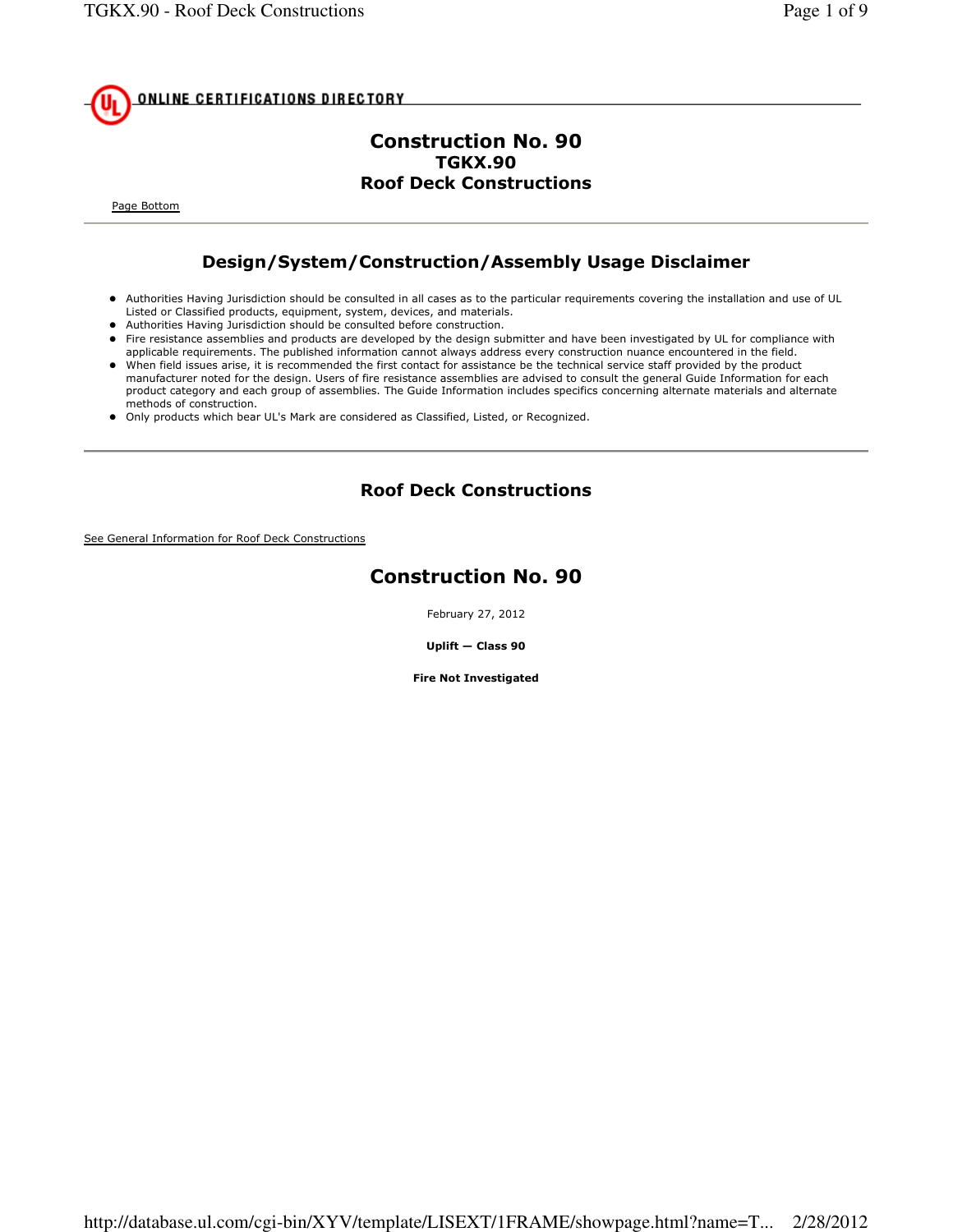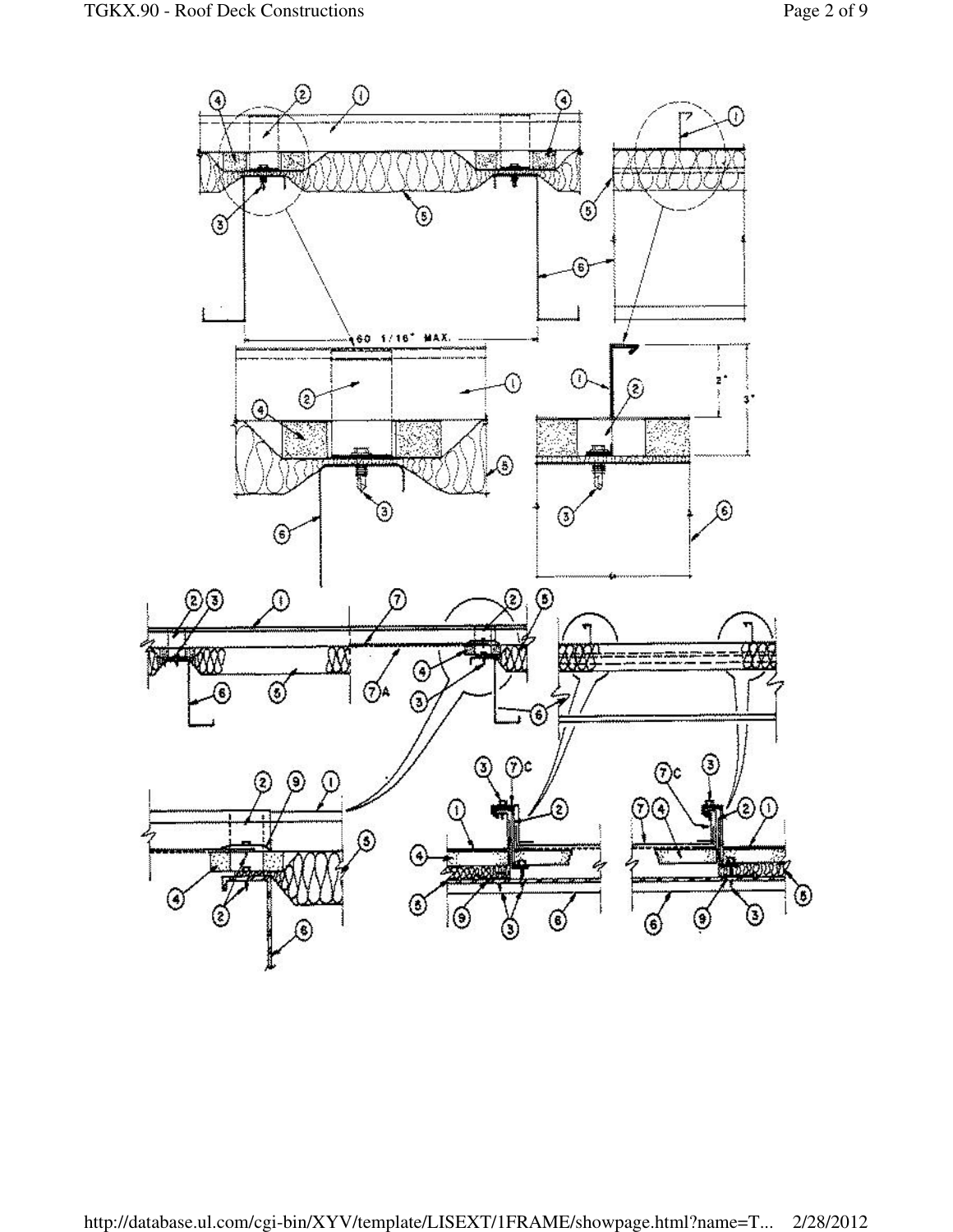

1. Metal Roof Deck Panels\* — No. 24 MSG min gauge coated steel, max width 16 in. Panels continuous over two or more spans. End lap to occur over purlins and to include End Lap Back-up Plate (Item 2B or 2C.) Ends of panels overlapped 6 in.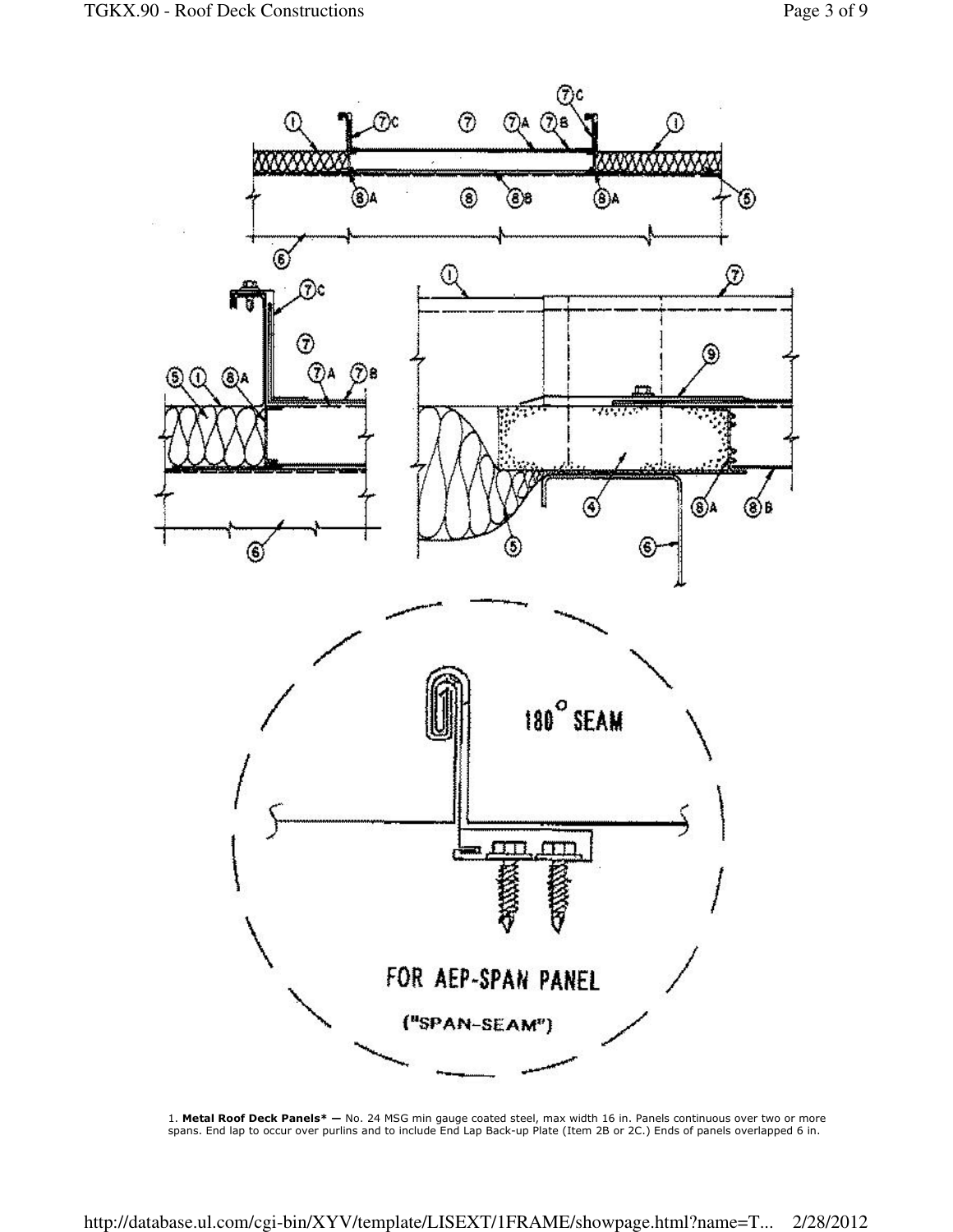Side laps to be tightened and crimped with a special motorized crimping machine at a minimum 45 degree angle with crimping process to include tabs of Panel Clips (Item 2). A bead of sealing compound may be used at panel end and side laps.

A-1 METAL ROOF SYSTEMS (View Classification) - "MPSS-2"

A & S BUILDING SYSTEMS L P (View Classification) — "BattenLok ", "BattenLok HS" or "SuperLok"

A-LERT ROOF SYSTEMS (View Classification) — "A-Lert Loc"

AEP SPAN, DIV OF ASC PROFILES (View Classification) - "Span-Lok" or "Span-Lok HP" (90° Seam) or "SpanSeam" (180° Seam)

ADVANCED ROOFING TECHNOLOGY INC (View Classification) - "ARTK 12" and "ARTK 16"

ALLWINE ROOFING & CONSTRUCTION INC (View Classification) - "A2-16", "A2-16 Fluted" and "A2-16 with Clip Offset"

ARCHITECTURAL BUILDING COMPONENTS INC (View Classification) — "JSM 200"

ARCHITECTURAL METAL SOLUTIONS (View Classification) — "Armor-Lock"

ARCHITECTURAL METAL WORKS (View Classification) — "S2500"

ARCHITECTURAL SHEETMETAL PRODUCTS INC (View Classification) — "ASP ML-200"

BAKER ROOFING INC (View Classification) - "2 in. Mechanical Seamed"

BUTLER MANUFACTURING, DIV OF

BLUESCOPE BUILDINGS NORTH AMERICA INC (View Classification) - "VSRII"

C & C ROOFING INC (View Classification) — "Series 2500"

CENTURION INDUSTRIES INC, DBA TFC

CANOPY (View Classification) — "Centurion 1624M"

CENTRAL TEXAS METAL ROLLFORMING INC (View Classification) — " SPANLOC 200 "

CHIEF INDUSTRIES INC (View Classification) — "MVF" or "MVP"

CONSTRUCTION METAL PRODUCTS INC (View Classification) — "CMP Series 2500"

CUSTOM-BILT METALS (View Classification) — "CB-2000"

DREXEL METALS INC (View Classification) - "DMC 200S"

DURO-LAST INC (View Classification) - "EM 200S"

EAST TEXAS ARCHITECTURAL SHEETMETAL L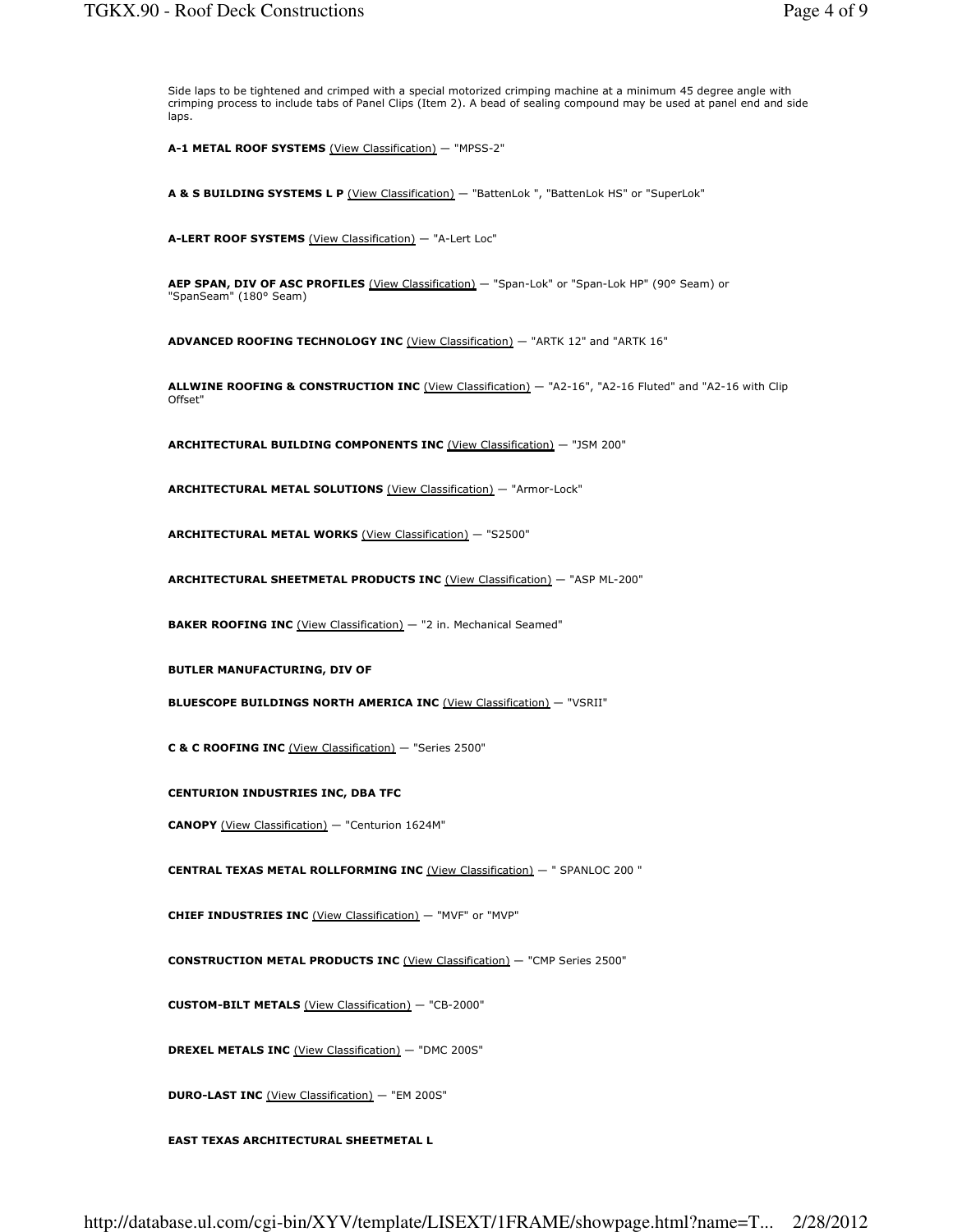L C, DBA ETAS INC (View Classification) — "2" SPANLOCK"

FABRAL INC (View Classification) - "PowerSeam"

ENGLERT INC (View Classification) — "Series 2500"

J M METALS ROOFING MFRS (View Classification) - "JM 2.0"

KIRBY BUILDING SYSTEMS INC (View Classification) - "RoofLok" and "RoofLok Plus"

KNUDSON MFG INC (View Classification) — "ULTRALOK"

MBCI (View Classification) — "BattenLok", "BattenLok HS" or "SuperLok"

MESCO METAL BUILDINGS (View Classification) — "BattenLok", "BattenLok HS" or "SuperLok"

METAL-FAB MFG LLC (View Classification) — "Met-Fab III"

METAL PANEL SYSTEMS INC (View Classification) - "MP-200" or "UC6"

METAL ROOFING SYSTEMS INC (View Classification) - "MRS System 2500"

METAL SALES MFG CORP (View Classification) - "T-Span" or "T-Span 180" (180° Seam)

NCI BUILDING SYSTEMS L P (View Classification) - "BattenLok", "BattenLok HS" or "SuperLok"

NEW TECH MACHINERY CORP (View Classification) - " SS210A "

NORTH COAST COMMERCIAL ROOFING SYSTEM

OF PA INC (View Classification) - "Series 2500"

PETERSEN ALUMINUM CORP (View Classification) - "Tite-Loc" and "Tite-Loc Plus"

PETERSEN DEAN COMMERCIAL INC (View Classification) - "2" Double Lock"

PMRS (View Classification) - "200MS"

PITTMAN WALLER ROOFING CO INC (View Classification) - "US-200"

PREMIUM PANELS INC (View Classification) - "Premium Lock 210A" or "P.L. 210A"

RIFFE METALS L L C (View Classification) - "Megaloc 2.0"

ROL-TEC SYSTEMS INC (View Classification) — "UltraLok"

ROOFMASTERS ROOFING & SHEET METAL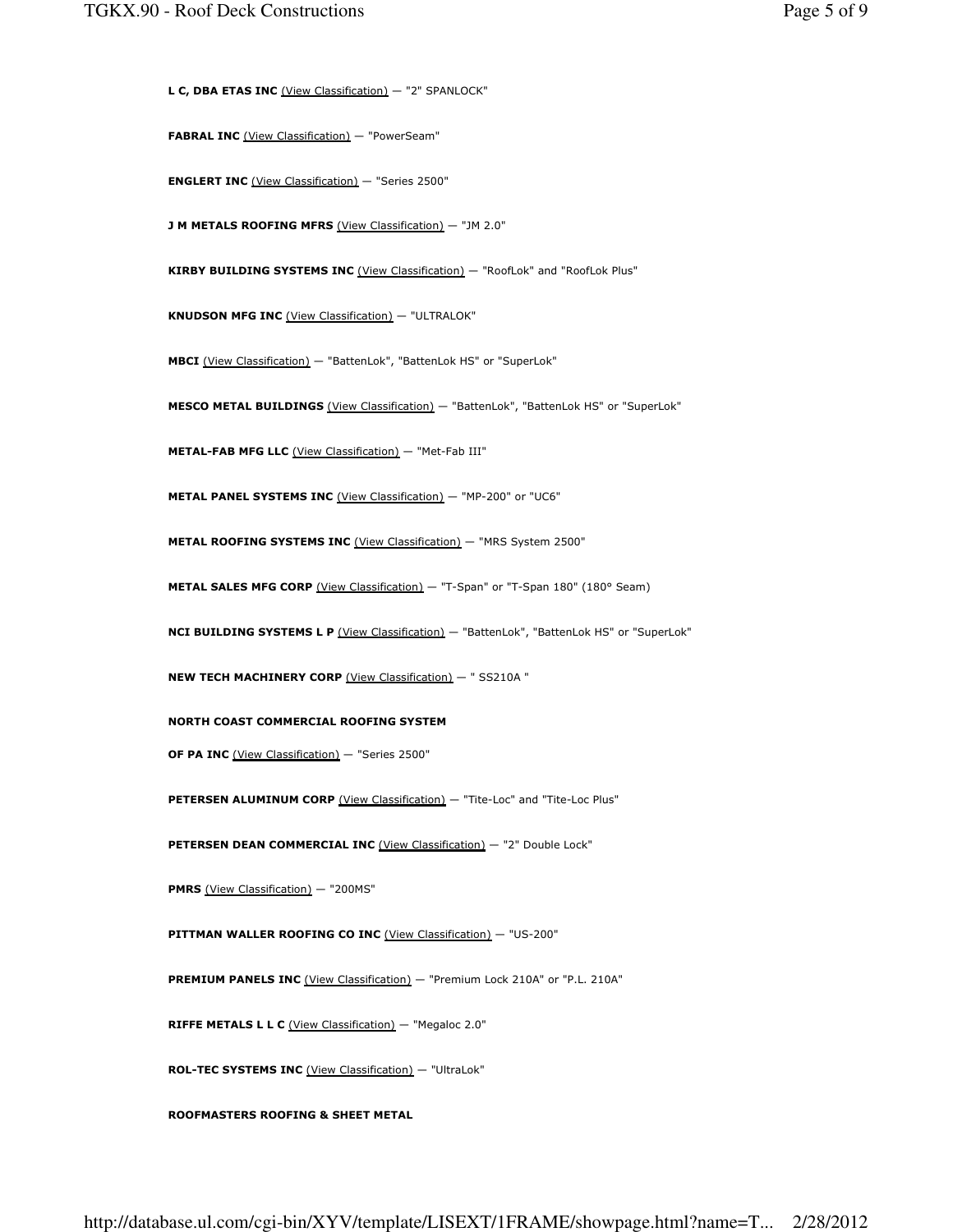CO INC (View Classification) — "Loc Master"

SAN ANTONIO QUALITY METALS (View Classification) — "ML-200"

SHEFFIELD METALS INTERNATIONAL (View Classification) - "SMI 2" A Mechanical Seam"

SPANN ROOFING & SHEET METAL INC (View Classification) — "Spann Series 2500"

STEELOX SYSTEMS L L C (View Classification) - "Steelox LRX 262", "Steelox LRX 264", "Steelox PRX 262" or "Steelox PRX 264" (Fabricated from either coated or stainless steel)

### STREAMLINE ROOFING & CONSTRUCTION

INC (View Classification) - "200MS"

SUPERIOR METAL SYSTEMS INC (View Classification) — "SMS 416"

TAYLOR METAL INC (View Classification) - "Mechanical Seam 200"

THE BRYER CO (View Classification) - "TBC-SUPERSEAM"

TREMCO INC (View Classification) — "TremLock VP Series II"

UNION CORRUGATING CO (View Classification) — "ML200"

**UNITED STRUCTURES OF AMERICA INC (View Classification) — "Sure-Lok" or "Supreme-Lok"** 

U S METALS L L C (View Classification) — "US-210A"

VARCO PRUDEN BUILDINGS, DIV OF

BLUESCOPE BUILDINGS NORTH AMERICA INC (View Classification) - "SLR II"

**ZIMMERMAN METALS INC** (View Classification) - "SS2000"

2. Roof Deck Fasteners\* (Panel Clips) — Two part assembly: Base, 1 in. wide approximately 1-1/4 in. long with upper segment folded over lower end of tab. Fabricated from 0.050 in. thick coated or stainless steel. Upper tab 3 in. wide, maximum tab height 3-1/2 in. with lower end formed to engage base. Fabricated from 0.023 in. thick coated or stainless steel.

STEELOX SYSTEMS L L C (View Classification) - "CF Sliding Clip"

Spacing for clip to be 5 ft 0-1/16 in. OC with clips located over purlins (Item 6).

2A. Roof Deck Fasteners\* - (Panel Clips)(Not Shown) - No. 22 MSG min coated steel. Clips located at panel sides. Guide Holes in bottom of clip to accommodate two screw fasteners (Item 3).

ARCHITECTURAL BUILDING COMPONENTS INC (View Classification) - "JSM 200 Utility"

BUILDING PRODUCTS DEVELOPMENT INC (View Classification) - "NC3300", "NCF-3300", "NCF-3300-SS" Series Clip

FABRAL INC (View Classification) — "AMP-Loc High Fixed", "AMP-Loc Low Fixed", "Prestige Low Floating", "Prestige High Floating"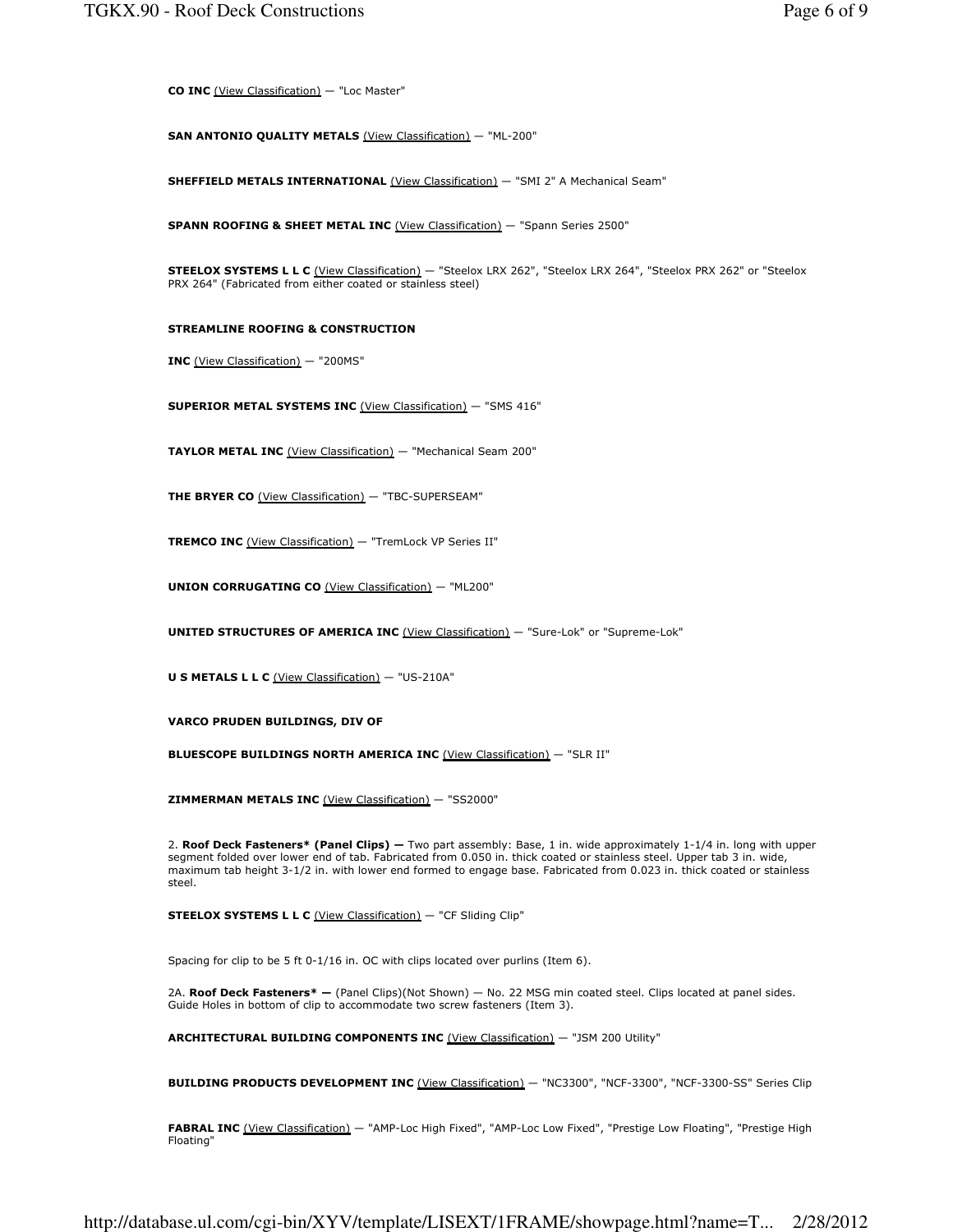NCI BUILDING SYSTEMS L P (View Classification) — "BattenLok High or Low, Fixed or Floating Clip"; "BattenLok Utility Clip" — "SuperLok High or Low, Fixed or Floating Clip"; "SuperLok Utility Clip"

2B. End Lap Back-Up Plate\* - (Not shown) - No. 18 MSG min gauge coated steel. Max length 48 in. Width varies with type of purlin with a max of 6-1/2 in.

STEELOX SYSTEMS L L C (View Classification) - "End Lap Backing Plate".

2C. End Lap Back-Up Plate\* - (Not shown) - No. 16 MSG min coated steel.

NCI BUILDING SYSTEMS L P (View Classification) - "BattenLok Back-Up Plate" or "SuperLok Back-Up Plate".

2D. End Lap Back up Plate - (Not shown) - used with HCI Steel Products' Panels - 6 in. wide, 15-1/2 in. long, fabricated from 16 MSG min thick steel (50,000 psi min yield strength).

2E. Roof Deck Fastener\* - (End Lap Back up Plate) - (Not Shown) - Used with AEP-Span "SL-216" panels. Length 10-1/2 in., width 15-3/4 in., No. 16 MSG min thick coated steel. Slipped under lower panel at end lap. Panels fastened together using four No. 1/4-14 by 1-1/8 in. long self-drilling, self-tapping, hex-washer head, plated steel screws with a 5/8 in. OD steel washer and a sealing washer. Screws spaced 4 in. OC beginning 2 in. from ribs.

AEP SPAN, DIV OF ASC PROFILES (View Classification) - "SL-216 End-Lap Back-Up Plate"

2F. Roof Deck Fasteners\* - (Panel Clip) - (Not Shown) - Two part assembly; A base fabricated from No. 16 MSG min coated steel and an upper tab fabricated from No. 22MSG min coated steel. Clips fastened to purlins with two fasteners per clip. See Item No. 3 for description of fasteners.

AEP SPAN, DIV OF ASC PROFILES (View Classification) - "SL-2.5 in. Standard Clip"

#### BUTLER MANUFACTURING, DIV OF

BLUESCOPE BUILDINGS NORTH AMERICA INC (View Classification) - "VSR11 2.5 Clip"

FABRAL INC (View Classification) — "AMP-Loc Low Floating", "AMP-Loc High Floating"

#### VARCO PRUDEN BUILDINGS, DIV OF

BLUESCOPE BUILDINGS NORTH AMERICA INC (View Classification) - "SLR11 2.5 Clip"

2G. Roof Deck Fasteners\*  $-$  (Panel Clip)  $-$  (Not Shown)  $-$  Two part assembly; A base fabricated from No. 16 MSG min coated steel and upper tab fabricated from No. 22 MSG min coated steel. Clips fastened to purlins using two fasteners per clip. See Item No. 3 for description of fasteners.

METAL SALES MFG CORP (View Classification) - " T-Span Clip"

2H. Roof Deck Fasteners\* - (Panel Clips) - (Not Shown) - Used with "Tite-Loc" or "Tite-Loc Plus" panels.

One piece assembly; 3 in. wide, approximately 2 in. high with two or three guide holes in base. Fabricated from No. 22 MSG coated steel.

PETERSEN ALUMINUM CORP (View Classification) - " Tite-Loc Utility Clip" and "Tite-Loc Plus Utility Clip"

One piece assembly; 3 in. wide, approximately 2-3/8 in. or 3 in. high, with three guide holes in base. Fabricated from No. 22 MSG coated steel.

PETERSEN ALUMINUM CORP (View Classification) — "Tite-Loc Low/High Fixed Clip", "Tite-Loc Plus Low/High Fixed Clip", "Tite-Loc AR Fixed Clip" and "Tite-Loc AR Sliding Clip", " Tite-Loc Plus AR Fixed Clip" and "Tite-Loc Plus AR Sliding Clip".

Two piece assembly; base approximately 2 in. wide, 1-11/16 in. long formed to engage upper tab. Fabricated from No. 16 MSG coated steel. Tab approximately 4-5/16 in. wide; 2-3/8 in. or 2-7/8 in. high, formed to engage base. Fabricated from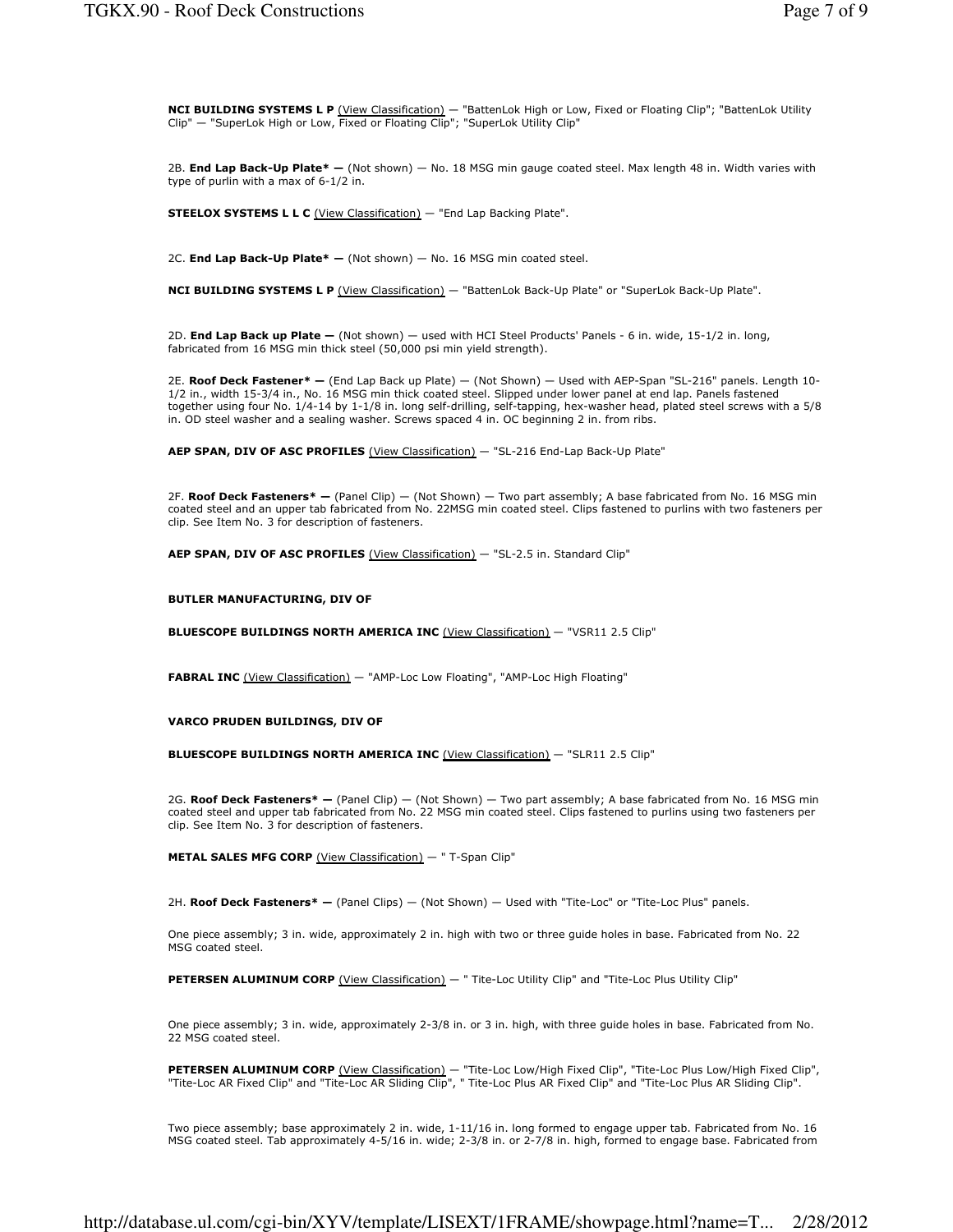No. 22 MSG coated steel. Base to have two guide holes.

PETERSEN ALUMINUM CORP (View Classification) - " Tite-Loc Sliding Clip" and "Tite-Loc Plus Sliding Clip"

3. Fasteners  $-$  (Screws)  $-$  For attaching panel clips to purlins-  $1/4$  - 14 by 1 in. long shoulder or stand off type, selfdrilling, self-tapping, hex-head plated steel screws. One screw per clip to be used. As an alternate fastener for panel clip to purlin attachment a No. 12-14 by 1 in. long self-drilling, self-tapping, hex-head plated steel screw may be used. Fasteners used at end laps-1/4 - 10 by 1 in. long self-drilling, self-tapping, hex-head plated steel screws with 1/2 in. OD metal backed sealing washer, spaced on a 1, 3, 3-1/2, 3-1/2, 3, 1 in. pattern.

For Building Unit-to-Panel side lap connections-No. 18-9 by 1 in. long self-drilling, self-tapping, hex-head plated steel screws with a separate 1/2 in. OD plated steel washer and a neoprene sealing washer. One fastener required at each end and one at midspan of each rib of the Building Unit.

For Reinforcing Plate-to-Building Unit end lap connection-No. 18-9 by 1 in. long self-drilling, self-tapping, hex-head plated steel screws with a separate 1/2 in. OD plated steel washer and a neoprene sealing washer. Spacing to be nom 2-1/2, 5- 1/2, 5-1/2 in. beginning at the female rib of the Building Unit.

4. Thermal Spacer Block - Used over purlins. Expanded polystyrene 1 in. thick, 5 in. wide, 48 in. long with cutout to accommodate panel clips.

4A. Thermal Spacer Block - (Optional) - (Not Shown) - Used over purlins. Expanded polystyrene 1 in. thick max, 3 in. wide, cut to fit between panel clips (For use with Item 2A only.

5. Insulation - (Optional) - Any compressible blanket type 6 in. max thickness before compression. An additional 2 in. max thickness of compressible blanket insulation may be used between purlins. The additional insulation shall not be sandwiched between the upper flange of the Purlin and the Metal Roof Deck Panel.

6. Purlins — Z-shaped, 0.056 in. min thickness steel (40,000 psi min yield strength) or min "H" series open web steel joists. Maximum spacing 60-1/4 in.

7. Building Units  $*$  (Optional)  $-$  Prefabricated assemblies of a Skylight Panel, (Item 7B), mounted in a Perforated Metal Roof Deck Panel, (Item 1), with Flashings, (Item 7C). Assembly continuous over two spans erected in the same manner as for Metal Roof Deck Panels.

STEELOX SYSTEMS L L C (View Classification) — "264 Steelox-Skylight".

NCI BUILDING SYSTEMS L P (View Classification) - "BattonLok Light Transmitting Panel" or "SuperLok Light Transmittting Panel".

7A. Perforated Metal Roof Deck Panels - No. 24 MSG min gauge coated steel perforated in the flat portion.

7B. Plastic Skylight — \* (Translucent, glass fiber reinforced plastic panel) — Thickness 0.04 in. (nom) formed to fit the Perforated Metal Roof Deck Panel, (Item 7A).

7C. Flashing - No. 20 MSG min gauge coated steel. Attached to the Building Unit to retain and flash the Plastic Skylight to the Perforated Metal Roof Deck Panel.

8. Insulating Units - (Optional) - Prefabricated assemblies of a Plastic Insulating Skylight Pan, (Item 8B), mounted in an Aluminum Frame, (Item 8A). Assembly spans between adjacent Purlins beneath a Building Unit only.

8A. Aluminum Frame - Extruded aluminum alloy, 0.055 in. min thickness, shop assembled.

8B. Plastic Insulating Skylight Pan - (Translucent, glass fiber reinforced modified acrylic plastic panel). Shop assembled in Aluminum Frame, (Item 8A).

9. Insulation Trim - No. 24 MSG min gauge coated steel. Used at the sides of the Building Unit.

10. Reinforcing Plate - (Not Shown) - Min 0.05 in. thick coated steel. Max length 15-1/2 in., width 5-1/4 in. Used at downslope end lap of Building Unit to Metal Roof Deck Panel.

Refer to General Information, Roof Deck Constructions (Roofing Materials and Systems Directory) for items not evaluated.

\*Bearing the UL Classification Mark

Last Updated on 2012-02-27